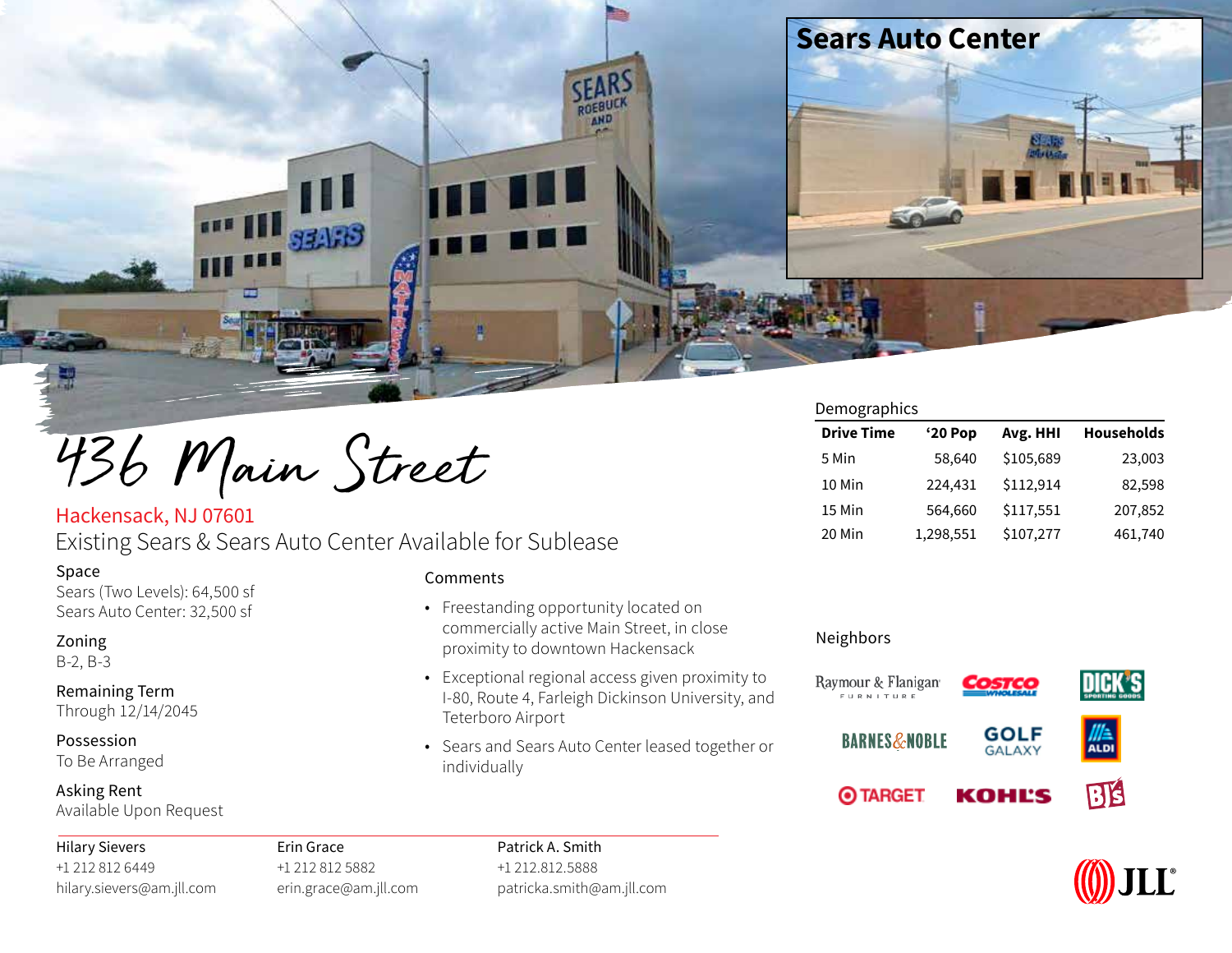436 Main Street

Hackensack, NJ 07601 **Hackensack NJ H**acke

Market Aerial